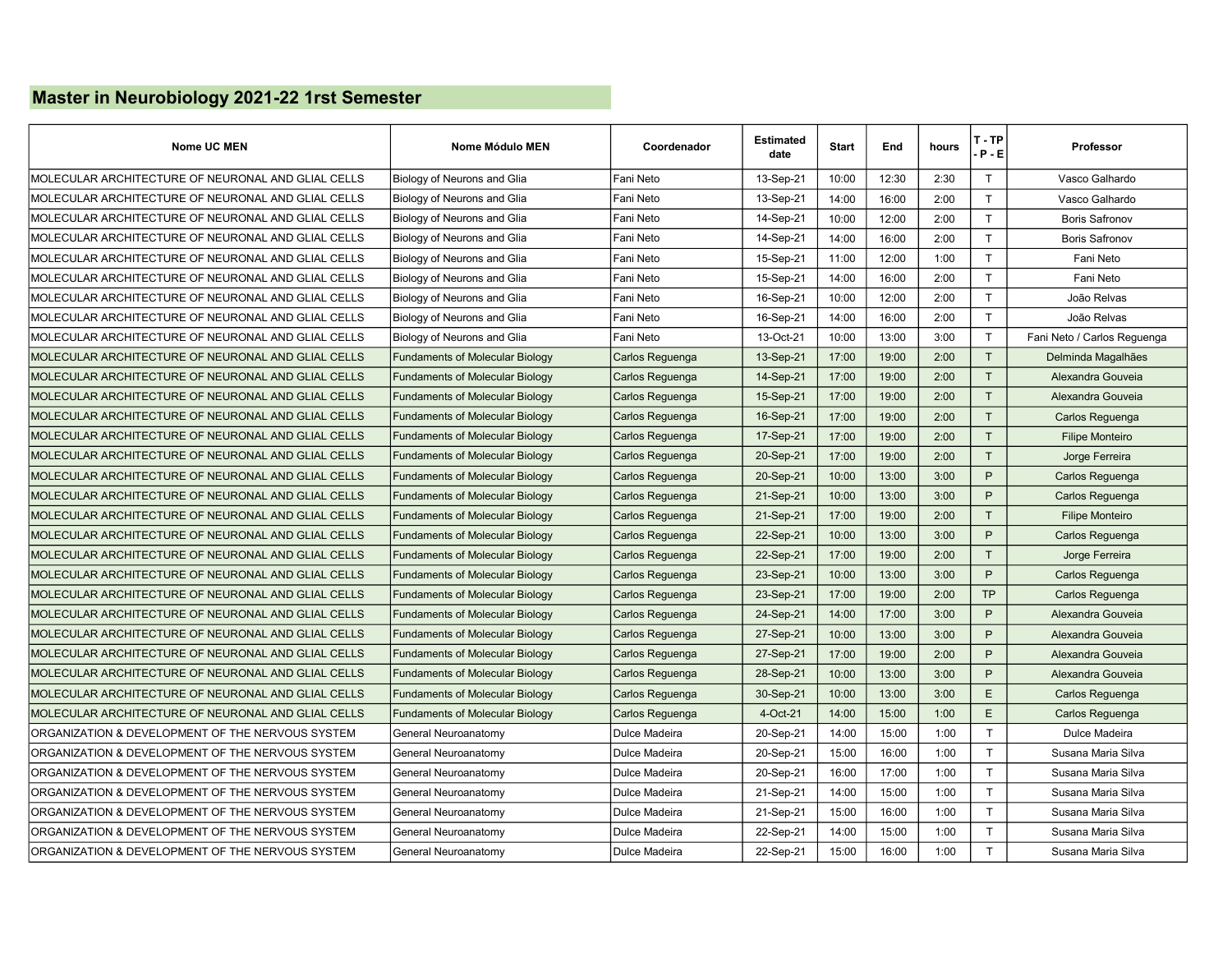| ORGANIZATION & DEVELOPMENT OF THE NERVOUS SYSTEM | General Neuroanatomy                  | Dulce Madeira   | 22-Sep-21 | 16:00 | 17:00 | 1:00 | $\mathsf{T}$ | Susana Maria Silva              |
|--------------------------------------------------|---------------------------------------|-----------------|-----------|-------|-------|------|--------------|---------------------------------|
| ORGANIZATION & DEVELOPMENT OF THE NERVOUS SYSTEM | General Neuroanatomy                  | Dulce Madeira   | 27-Sep-21 | 14:00 | 15:00 | 1:00 | $\mathsf{T}$ | Susana Maria Silva              |
| ORGANIZATION & DEVELOPMENT OF THE NERVOUS SYSTEM | General Neuroanatomy                  | Dulce Madeira   | 27-Sep-21 | 15:00 | 16:00 | 1:00 | $\mathsf T$  | Susana Maria Silva              |
| ORGANIZATION & DEVELOPMENT OF THE NERVOUS SYSTEM | General Neuroanatomy                  | Dulce Madeira   | 27-Sep-21 | 16:00 | 17:00 | 1:00 | $\top$       | Susana Maria Silva              |
| ORGANIZATION & DEVELOPMENT OF THE NERVOUS SYSTEM | General Neuroanatomy                  | Dulce Madeira   | 28-Sep-21 | 14:00 | 15:00 | 1:00 | $\mathsf{T}$ | Susana Maria Silva              |
| ORGANIZATION & DEVELOPMENT OF THE NERVOUS SYSTEM | General Neuroanatomy                  | Dulce Madeira   | 28-Sep-21 | 15:00 | 16:00 | 1:00 | $\mathsf{T}$ | Susana Maria Silva              |
| ORGANIZATION & DEVELOPMENT OF THE NERVOUS SYSTEM | General Neuroanatomy                  | Dulce Madeira   | 28-Sep-21 | 16:00 | 17:00 | 1:00 | $\mathsf{T}$ | Susana Maria Silva              |
| ORGANIZATION & DEVELOPMENT OF THE NERVOUS SYSTEM | General Neuroanatomy                  | Dulce Madeira   | 29-Sep-21 | 14:00 | 15:00 | 1:00 | $\mathsf{T}$ | Susana Maria Silva              |
| ORGANIZATION & DEVELOPMENT OF THE NERVOUS SYSTEM | General Neuroanatomy                  | Dulce Madeira   | 29-Sep-21 | 15:00 | 16:00 | 1:00 | T.           | Susana Maria Silva              |
| ORGANIZATION & DEVELOPMENT OF THE NERVOUS SYSTEM | General Neuroanatomy                  | Dulce Madeira   | 29-Sep-21 | 16:00 | 17:00 | 1:00 | T.           | Susana Maria Silva              |
| ORGANIZATION & DEVELOPMENT OF THE NERVOUS SYSTEM | General Neuroanatomy                  | Dulce Madeira   | 6-Oct-21  | 14:00 | 15:00 | 1:00 | P            | Susana Maria Silva              |
| ORGANIZATION & DEVELOPMENT OF THE NERVOUS SYSTEM | General Neuroanatomy                  | Dulce Madeira   | 6-Oct-21  | 15:00 | 16:00 | 1:00 | P            | Susana Maria Silva              |
| ORGANIZATION & DEVELOPMENT OF THE NERVOUS SYSTEM | General Neuroanatomy                  | Dulce Madeira   | 6-Oct-21  | 16:00 | 17:00 | 1:00 | P            | Susana Maria Silva              |
| ORGANIZATION & DEVELOPMENT OF THE NERVOUS SYSTEM | General Neuroanatomy                  | Dulce Madeira   | 12-Oct-21 | 14:00 | 15:00 | 1:00 | P            | Susana Maria Silva              |
| ORGANIZATION & DEVELOPMENT OF THE NERVOUS SYSTEM | General Neuroanatomy                  | Dulce Madeira   | 12-Oct-21 | 15:00 | 16:00 | 1:00 | P            | Susana Maria Silva              |
| ORGANIZATION & DEVELOPMENT OF THE NERVOUS SYSTEM | General Neuroanatomy                  | Dulce Madeira   | 4-Oct-21  | 14:00 | 15:00 | 1:00 | $\mathsf{T}$ | Susana Maria Silva              |
| ORGANIZATION & DEVELOPMENT OF THE NERVOUS SYSTEM | General Neuroanatomy                  | Dulce Madeira   | 4-Oct-21  | 15:00 | 17:00 | 2:00 | $\mathsf{T}$ | Susana Maria Silva              |
| ORGANIZATION & DEVELOPMENT OF THE NERVOUS SYSTEM | General Neuroanatomy                  | Dulce Madeira   | 6-Oct-21  | 14:00 | 16:00 | 2:00 | T            | Susana Maria Silva              |
| ORGANIZATION & DEVELOPMENT OF THE NERVOUS SYSTEM | General Neuroanatomy                  | Dulce Madeira   | 11-Oct-21 | 14:00 | 15:00 | 1:00 | $\mathsf{T}$ | Susana Maria Silva              |
| ORGANIZATION & DEVELOPMENT OF THE NERVOUS SYSTEM | General Neuroanatomy                  | Dulce Madeira   | 12-Oct-21 | 16:00 | 17:00 | 1:00 | P            | Susana Maria Silva              |
| ORGANIZATION & DEVELOPMENT OF THE NERVOUS SYSTEM | General Neuroanatomy                  | Dulce Madeira   | 13-Oct-21 | 14:00 | 15:00 | 1:00 | T            | Susana Maria Silva              |
| ORGANIZATION & DEVELOPMENT OF THE NERVOUS SYSTEM | General Neuroanatomy                  | Dulce Madeira   | 13-Oct-21 | 15:00 | 16:00 | 1:00 | T.           | Susana Maria Silva              |
| ORGANIZATION & DEVELOPMENT OF THE NERVOUS SYSTEM | General Neuroanatomy                  | Dulce Madeira   | 19-Oct-21 | 14:00 | 16:00 | 2:00 | E            | Dulce Madeira / Susana Silva    |
| ORGANIZATION & DEVELOPMENT OF THE NERVOUS SYSTEM | Neurodevelopment                      | Sandra Rebelo   | 4-Oct-21  | 16:30 | 18:30 | 2:00 | T            | Sandra Rebelo                   |
| ORGANIZATION & DEVELOPMENT OF THE NERVOUS SYSTEM | Neurodevelopment                      | Sandra Rebelo   | 4-Oct-21  | 10:00 | 12:00 | 2:00 | T            | Carla Lopes                     |
| ORGANIZATION & DEVELOPMENT OF THE NERVOUS SYSTEM | Neurodevelopment                      | Sandra Rebelo   | 6-Oct-21  | 10:00 | 12:00 | 2:00 | T            | Diogo Castro                    |
| ORGANIZATION & DEVELOPMENT OF THE NERVOUS SYSTEM | Neurodevelopment                      | Sandra Rebelo   | 7-Oct-21  | 10:00 | 12:00 | 2:00 | T            | <b>Filipa Dias</b>              |
| ORGANIZATION & DEVELOPMENT OF THE NERVOUS SYSTEM | Neurodevelopment                      | Sandra Rebelo   | 11-Oct-21 | 10:00 | 13:00 | 3:00 | P            | <b>Filipa Dias</b>              |
| ORGANIZATION & DEVELOPMENT OF THE NERVOUS SYSTEM | Neurodevelopment                      | Sandra Rebelo   | 11-Oct-21 | 14:00 | 17:00 | 3:00 | P            | <b>Filipa Dias</b>              |
| ORGANIZATION & DEVELOPMENT OF THE NERVOUS SYSTEM | Neurodevelopment                      | Sandra Rebelo   | 12-Oct-21 | 10:00 | 12:00 | 2:00 | T            | <b>Tiago Dantas</b>             |
| ORGANIZATION & DEVELOPMENT OF THE NERVOUS SYSTEM | Neurodevelopment                      | Sandra Rebelo   | 13-Oct-21 | 10:00 | 12:00 | 2:00 | P            | Mariana Silveira                |
| ORGANIZATION & DEVELOPMENT OF THE NERVOUS SYSTEM | Neurodevelopment                      | Sandra Rebelo   | 21-Oct-21 | 10:00 | 12:00 | 2:00 | E            | Sandra Rebelo / Carlos Reguenga |
| NEURONAL EXCITABILITY AND NEUROTRANSMISSION      | Pharmacology of synaptic transmission | Albino Teixeira | 30-Sep-21 | 14:00 | 14:30 | 0:30 | $\mathsf{T}$ | Albino Teixeira                 |
| NEURONAL EXCITABILITY AND NEUROTRANSMISSION      | Pharmacology of synaptic transmission | Albino Teixeira | 30-Sep-21 | 14:30 | 16:30 | 2:00 | $\mathsf{T}$ | Teresa Sousa                    |
| NEURONAL EXCITABILITY AND NEUROTRANSMISSION      | Pharmacology of synaptic transmission | Albino Teixeira | 7-Oct-21  | 14:30 | 16:30 | 2:00 | $\mathsf{T}$ | Dora Pinho                      |
| NEURONAL EXCITABILITY AND NEUROTRANSMISSION      | Pharmacology of synaptic transmission | Albino Teixeira | 7-Oct-21  | 17:00 | 19:00 | 2:00 | $\mathsf{T}$ | Patrício Soares da Silva        |
| NEURONAL EXCITABILITY AND NEUROTRANSMISSION      | Pharmacology of synaptic transmission | Albino Teixeira | 14-Oct-21 | 14:00 | 16:00 | 2:00 | $\mathsf{T}$ | Jorge Gonçalves                 |
| NEURONAL EXCITABILITY AND NEUROTRANSMISSION      | Pharmacology of synaptic transmission | Albino Teixeira | 14-Oct-21 | 16:00 | 18:00 | 2:00 | $\mathsf{T}$ | Augusta Vieira Coelho           |
| NEURONAL EXCITABILITY AND NEUROTRANSMISSION      | Pharmacology of synaptic transmission | Albino Teixeira | 21-Oct-21 | 14:30 | 16:30 | 2:00 | T.           | Paulo Correia de Sá             |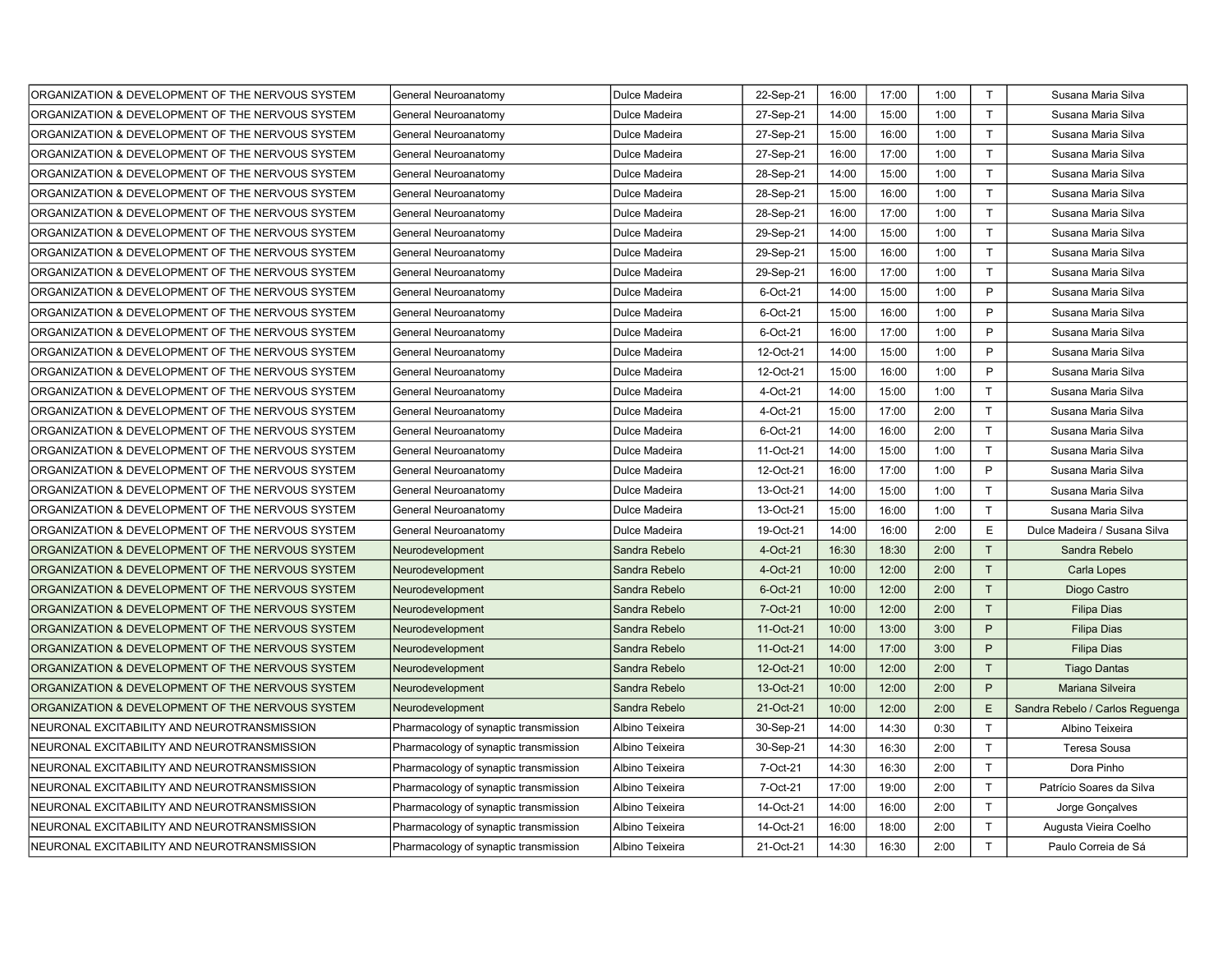| NEURONAL EXCITABILITY AND NEUROTRANSMISSION | Pharmacology of synaptic transmission | Albino Teixeira           | 21-Oct-21 | 17:00 | 19:00 | 2:00 | $\mathsf{T}$ | Paulo Correia de Sá                       |
|---------------------------------------------|---------------------------------------|---------------------------|-----------|-------|-------|------|--------------|-------------------------------------------|
| NEURONAL EXCITABILITY AND NEUROTRANSMISSION | Pharmacology of synaptic transmission | Albino Teixeira           | 27-Oct-21 | 14:30 | 16:30 | 2:00 | <b>TP</b>    | Albino Teixeira                           |
| NEURONAL EXCITABILITY AND NEUROTRANSMISSION | Pharmacology of synaptic transmission | Albino Teixeira           | 27-Oct-21 | 17:00 | 19:00 | 2:00 | E            | Albino Teixeira                           |
| NEURONAL EXCITABILITY AND NEUROTRANSMISSION | <b>General Pharmacology</b>           | Albino Teixeira           | 7-Oct-21  | 9:00  | 10:30 | 1:30 | T            | Dora Pinho                                |
| NEURONAL EXCITABILITY AND NEUROTRANSMISSION | <b>General Pharmacology</b>           | Albino Teixeira           | 7-Oct-21  | 11:00 | 12:30 | 1:30 | <b>TP</b>    | Dora Pinho                                |
| NEURONAL EXCITABILITY AND NEUROTRANSMISSION | <b>General Pharmacology</b>           | Albino Teixeira           | 14-Oct-21 | 9:00  | 10:30 | 1:30 | T            | <b>Teresa Sousa</b>                       |
| NEURONAL EXCITABILITY AND NEUROTRANSMISSION | <b>General Pharmacology</b>           | Albino Teixeira           | 14-Oct-21 | 11:00 | 12:30 | 1:30 | <b>TP</b>    | <b>Teresa Sousa</b>                       |
| NEURONAL EXCITABILITY AND NEUROTRANSMISSION | <b>General Pharmacology</b>           | Albino Teixeira           | 25-Oct-21 | 9:00  | 12:00 | 3:00 | <b>TP</b>    | <b>Teresa Sousa</b>                       |
| NEURONAL EXCITABILITY AND NEUROTRANSMISSION | <b>General Pharmacology</b>           | Albino Teixeira           | 25-Oct-21 | 14:00 | 18:30 | 4:30 | P            | <b>Teresa Sousa</b>                       |
| NEURONAL EXCITABILITY AND NEUROTRANSMISSION | <b>General Pharmacology</b>           | Albino Teixeira           | 26-Oct-21 | 9:00  | 12:00 | 3:00 | <b>TP</b>    | Dora Pinho                                |
| NEURONAL EXCITABILITY AND NEUROTRANSMISSION | <b>General Pharmacology</b>           | Albino Teixeira           | 26-Oct-21 | 14:00 | 18:30 | 4:30 | P            | Dora Pinho                                |
| NEURONAL EXCITABILITY AND NEUROTRANSMISSION | <b>General Pharmacology</b>           | Albino Teixeira           | 27-Oct-21 | 9:00  | 12:00 | 3:00 | <b>TP</b>    | Manuela Morato                            |
| NEURONAL EXCITABILITY AND NEUROTRANSMISSION | <b>General Pharmacology</b>           | Albino Teixeira           | 28-Oct-21 | 9:00  | 12:00 | 3:00 | <b>TP</b>    | Dora Pinho/Manuela Morato/Teresa<br>Sousa |
| NEURONAL PLASTICITY AND COGNITION           | <b>Neural Plasticity</b>              | Vasco Galhardo            | 1-Nov-21  | 16:00 | 17:30 | 1:30 | T            | Vasco Galhardo                            |
| NEURONAL PLASTICITY AND COGNITION           | <b>Neural Plasticity</b>              | Vasco Galhardo            | 2-Nov-21  | 16:00 | 17:30 | 1:30 | T            | Vasco Galhardo                            |
| NEURONAL PLASTICITY AND COGNITION           | <b>Neural Plasticity</b>              | Vasco Galhardo            | 3-Nov-21  | 14:00 | 17:30 | 3:30 | $\mathsf{T}$ | Vasco Galhardo                            |
| NEURONAL PLASTICITY AND COGNITION           | Neural Plasticity                     | Vasco Galhardo            | 8-Nov-21  | 16:00 | 17:30 | 1:30 | $\mathsf{T}$ | Vasco Galhardo                            |
| NEURONAL PLASTICITY AND COGNITION           | <b>Neural Plasticity</b>              | Vasco Galhardo            | 9-Nov-21  | 16:00 | 17:30 | 1:30 | $\mathsf{T}$ | Vasco Galhardo                            |
| NEURONAL PLASTICITY AND COGNITION           | Neural Plasticity                     | Vasco Galhardo            | 10-Nov-21 | 14:00 | 17:30 | 3:30 | $\mathsf{T}$ | Vasco Galhardo                            |
| NEURONAL PLASTICITY AND COGNITION           | <b>Decision and Choice</b>            | José Paulo Santos         | 1-Nov-21  | 14:00 | 15:30 | 1:30 | T            | José Marques Santos                       |
| NEURONAL PLASTICITY AND COGNITION           | <b>Decision and Choice</b>            | José Paulo Santos         | 8-Nov-21  | 9:00  | 10:00 | 1:00 | T            | José Marques Santos                       |
| NEURONAL PLASTICITY AND COGNITION           | <b>Decision and Choice</b>            | José Paulo Santos         | 8-Nov-21  | 10:00 | 11:00 | 1:00 | T            | José Marques Santos                       |
| NEURONAL PLASTICITY AND COGNITION           | <b>Decision and Choice</b>            | José Paulo Santos         | 8-Nov-21  | 11:00 | 13:00 | 2:00 | T            | José Marques Santos                       |
| NEURONAL PLASTICITY AND COGNITION           | <b>Decision and Choice</b>            | José Paulo Santos         | 9-Nov-21  | 9:00  | 10:00 | 1:00 | T.           | José Marques Santos                       |
| NEURONAL PLASTICITY AND COGNITION           | <b>Decision and Choice</b>            | José Paulo Santos         | 9-Nov-21  | 10:00 | 11:00 | 1:00 | T            | José Marques Santos                       |
| NEURONAL PLASTICITY AND COGNITION           | <b>Decision and Choice</b>            | José Paulo Santos         | 9-Nov-21  | 11:00 | 12:00 | 1:00 | T            | José Marques Santos                       |
| NEURONAL PLASTICITY AND COGNITION           | <b>Decision and Choice</b>            | José Paulo Santos         | 9-Nov-21  | 12:00 | 13:00 | 1:00 | $\mathsf{T}$ | José Marques Santos                       |
| NEURONAL PLASTICITY AND COGNITION           | <b>Decision and Choice</b>            | José Paulo Santos         | 15-Nov-21 | 11:00 | 12:00 | 1:00 | E            | José Marques Santos                       |
| NEURONAL PLASTICITY AND COGNITION           | Cognitive and Affective Neurosciences | João Marques Teixeira     | 2-Nov-21  | 10:00 | 13:00 | 3:00 | $\mathsf{T}$ | Carina Fernandes                          |
| NEURONAL PLASTICITY AND COGNITION           | Cognitive and Affective Neurosciences | João Marques Teixeira     | 3-Nov-21  | 10:00 | 13:00 | 3:00 | T            | Fernando Barbosa                          |
| NEURONAL PLASTICITY AND COGNITION           | Cognitive and Affective Neurosciences | João Marques Teixeira     | 4-Nov-21  | 10:00 | 13:00 | 3:00 | T.           | Fernando Ferreira-Santos                  |
| NEURONAL PLASTICITY AND COGNITION           | Cognitive and Affective Neurosciences | João Marques Teixeira     | 5-Nov-21  | 9:00  | 12:00 | 3:00 | <b>TP</b>    | Fernando Ferreira-Santos                  |
| NEURONAL PLASTICITY AND COGNITION           | Cognitive and Affective Neurosciences | João Marques Teixeira     | 6-Nov-21  | 9:00  | 13:00 | 4:00 | <b>TP</b>    | Fernando Ferreira-Santos                  |
| NEUROBIOLOGY OF AGING AND DISEASE           | Neurotoxicology                       | <b>Teresa Summavielle</b> | 15-Nov-21 | 9:00  | 12:00 | 3:00 | T            | <b>Teresa Summavielle</b>                 |
| NEUROBIOLOGY OF AGING AND DISEASE           | Neurotoxicology                       | <b>Teresa Summavielle</b> | 16-Nov-21 | 9:00  | 11:00 | 2:00 | T            | <b>Teresa Summavielle</b>                 |
| NEUROBIOLOGY OF AGING AND DISEASE           | Neurotoxicology                       | Teresa Summavielle        | 22-Nov-21 | 9:00  | 11:00 | 2:00 | T            | <b>Teresa Summavielle</b>                 |
| NEUROBIOLOGY OF AGING AND DISEASE           | Neurotoxicology                       | <b>Teresa Summavielle</b> | 22-Nov-21 | 14:00 | 16:00 | 2:00 | $\mathsf{T}$ | <b>Teresa Summavielle</b>                 |
| NEUROBIOLOGY OF AGING AND DISEASE           | Neurotoxicology                       | Teresa Summavielle        | 23-Nov-21 | 9:00  | 11:00 | 2:00 | T            | Ana Magalhães                             |
| NEUROBIOLOGY OF AGING AND DISEASE           | Neurotoxicology                       | <b>Teresa Summavielle</b> | 25-Nov-21 | 9:00  | 12:00 | 3:00 | E            | <b>Teresa Summavielle</b>                 |